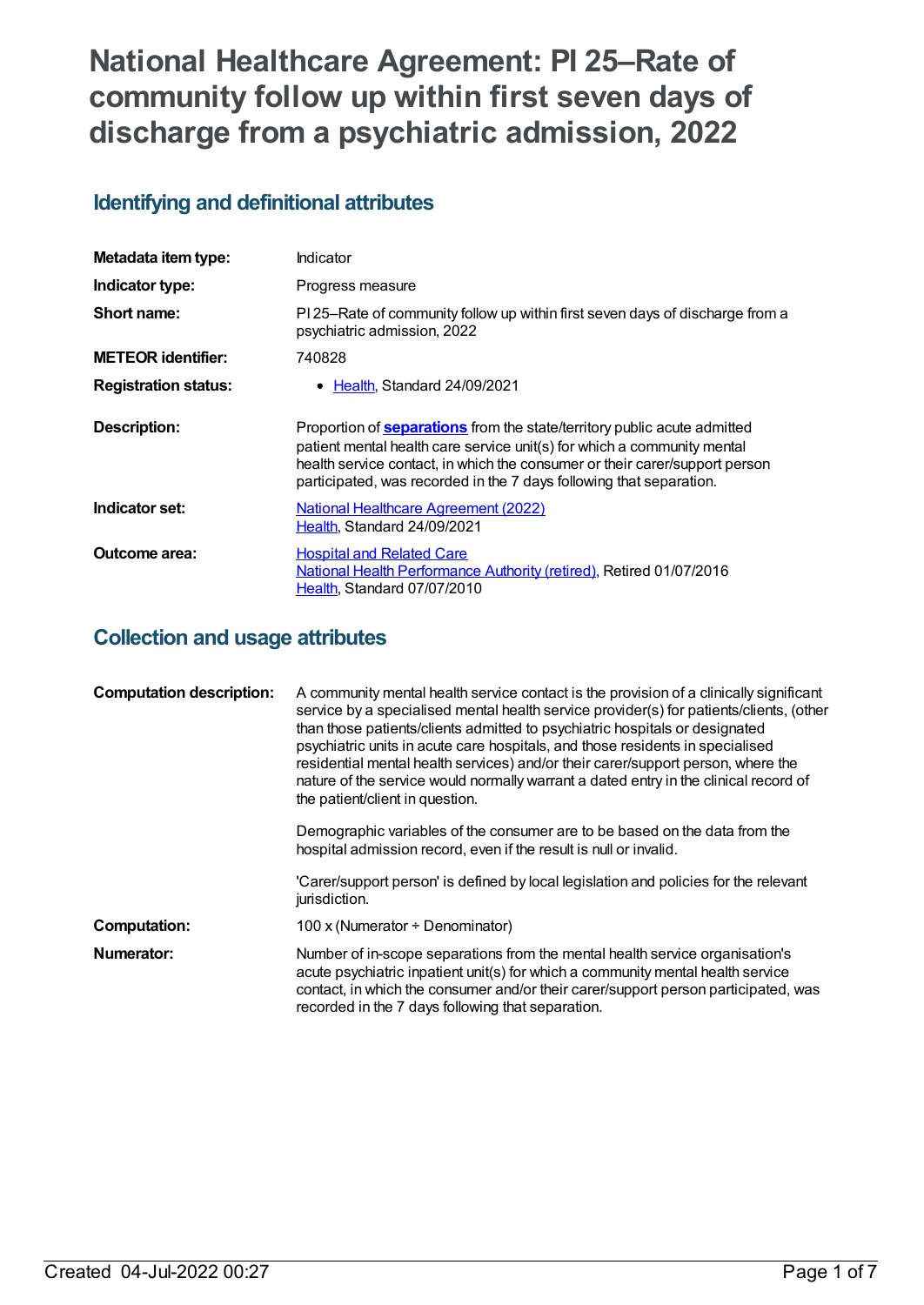#### **Data Element**

Specialised mental health service—number of separations in which there was a community mental health service contact recorded 7 days following a separation

**Data Source**

[State/territory](https://meteor.aihw.gov.au/content/402135) community mental health care data

#### **Data Element / Data Set**

#### **Data Element**

Specialised mental health service—number of separations in which there was a community mental health service contact recorded 7 days following a separation

#### **Data Source**

[State/territory](https://meteor.aihw.gov.au/content/426458) admitted patient data

| Denominator:                  | Number of in-scope separations for the mental health service organisation's acute<br>psychiatric inpatient unit(s). |
|-------------------------------|---------------------------------------------------------------------------------------------------------------------|
| Denominator data<br>elements: | – Data Element / Data Set-                                                                                          |
|                               | Data Element                                                                                                        |
|                               | Specialised mental health service—number of separations                                                             |
|                               | Data Source                                                                                                         |
|                               | <b>State/territory admitted patient data</b>                                                                        |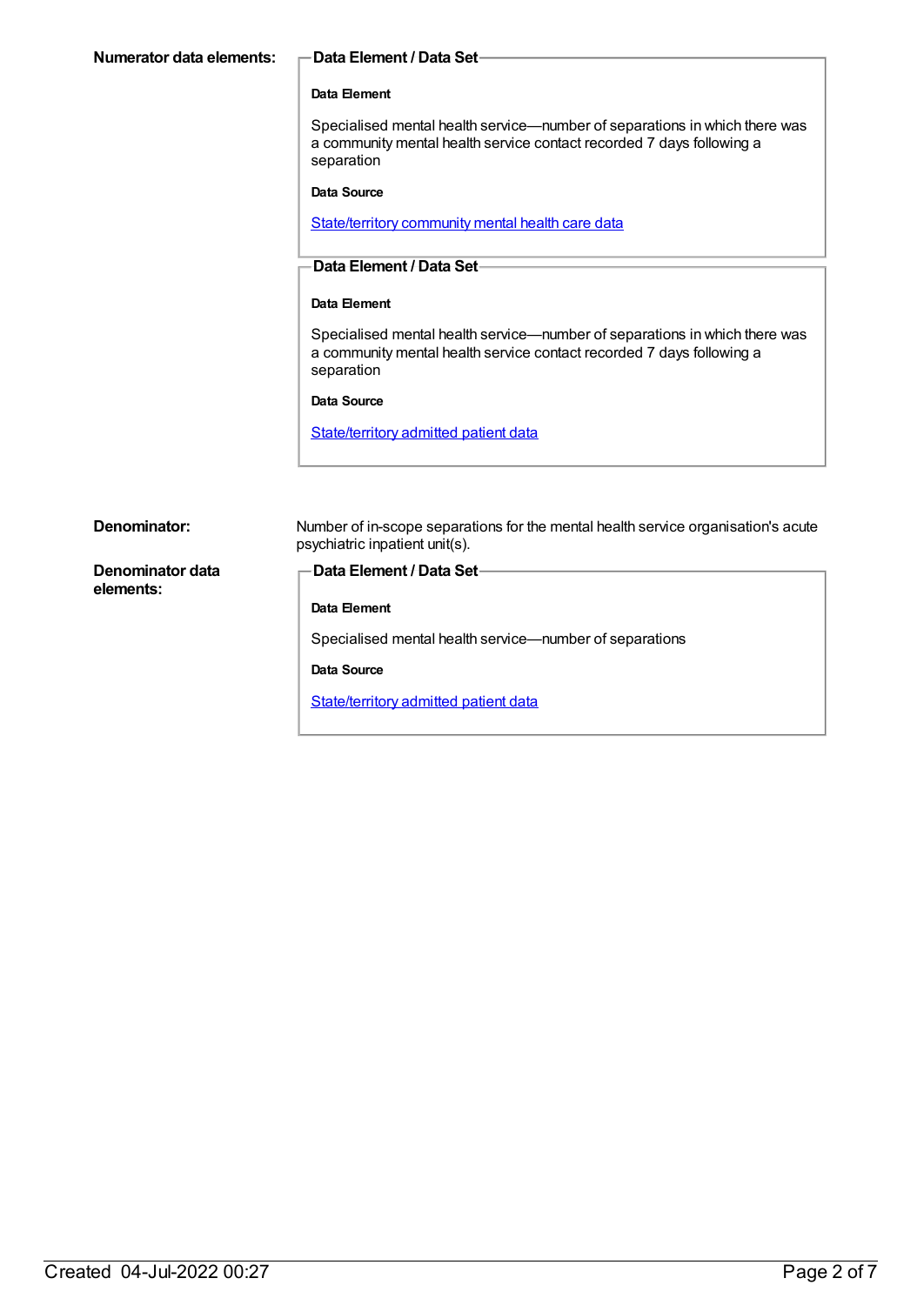| Disaggregation:                         | 2019–20—Nationally (numerator, denominator and percentage only) and state and<br>territory (numerator, denominator and percentage), by:                                                                                                                                           |
|-----------------------------------------|-----------------------------------------------------------------------------------------------------------------------------------------------------------------------------------------------------------------------------------------------------------------------------------|
|                                         | • 2016 Socio-Economic Indexes for Areas (SEIFA) Index of Relative Socio-<br>Economic Disadvantage (IRSD) quintiles<br>• consumer participated in the mental health service contact.                                                                                               |
|                                         | 2019–20—State and territory (numerator, denominator and percentage).                                                                                                                                                                                                              |
|                                         | 2019–20—State and territory (percentage only), by:                                                                                                                                                                                                                                |
|                                         | • Indigenous status<br>• age group<br>$\bullet$ sex<br>• remoteness (Australian Statistical Geography Standard (ASGS) Remoteness<br>Structure) of consumer<br>• 2016 Socio-Economic Indexes for Areas (SEIFA) Index of Relative Socio-<br>Economic Disadvantage (IRSD) quintiles. |
|                                         | 2019–20—Consumer participated in the mental health service contact, nationaly<br>(percentage only) and state and territory (percentage only), by:                                                                                                                                 |
|                                         | • Indigenous status<br>• age group<br>$\bullet$ sex<br>• remoteness (Australian Statistical Geography Standard (ASGS) Remoteness<br>Structure) of consumer<br>• 2016 Socio-Economic Indexes for Areas (SEIFA) Index of Relative Socio-<br>Economic Disadvantage (IRSD) quintiles. |
|                                         | Some disaggregations may result in numbers too small for publication.                                                                                                                                                                                                             |
| <b>Disaggregation data</b><br>elements: | <b>Data Element / Data Set-</b>                                                                                                                                                                                                                                                   |
|                                         | Data Element                                                                                                                                                                                                                                                                      |
|                                         | Mental health service contact - consumer present                                                                                                                                                                                                                                  |
|                                         | Data Source                                                                                                                                                                                                                                                                       |
|                                         | State/territory community mental health care data                                                                                                                                                                                                                                 |
|                                         | Guide for use                                                                                                                                                                                                                                                                     |
|                                         | Data source type: Administrative by-product data                                                                                                                                                                                                                                  |
|                                         | Data Element / Data Set-                                                                                                                                                                                                                                                          |
|                                         | Data Element                                                                                                                                                                                                                                                                      |
|                                         | Person - age                                                                                                                                                                                                                                                                      |
|                                         | Data Source                                                                                                                                                                                                                                                                       |
|                                         | State/territory community mental health care data                                                                                                                                                                                                                                 |
|                                         | Guide for use                                                                                                                                                                                                                                                                     |
|                                         | Data source type: Administrative by-product data                                                                                                                                                                                                                                  |
|                                         | Data Element / Data Set-                                                                                                                                                                                                                                                          |
|                                         | Data Element                                                                                                                                                                                                                                                                      |
|                                         | Person - sex                                                                                                                                                                                                                                                                      |
|                                         | Data Source                                                                                                                                                                                                                                                                       |
|                                         | State/territory community mental health care data                                                                                                                                                                                                                                 |
|                                         | Guide for use                                                                                                                                                                                                                                                                     |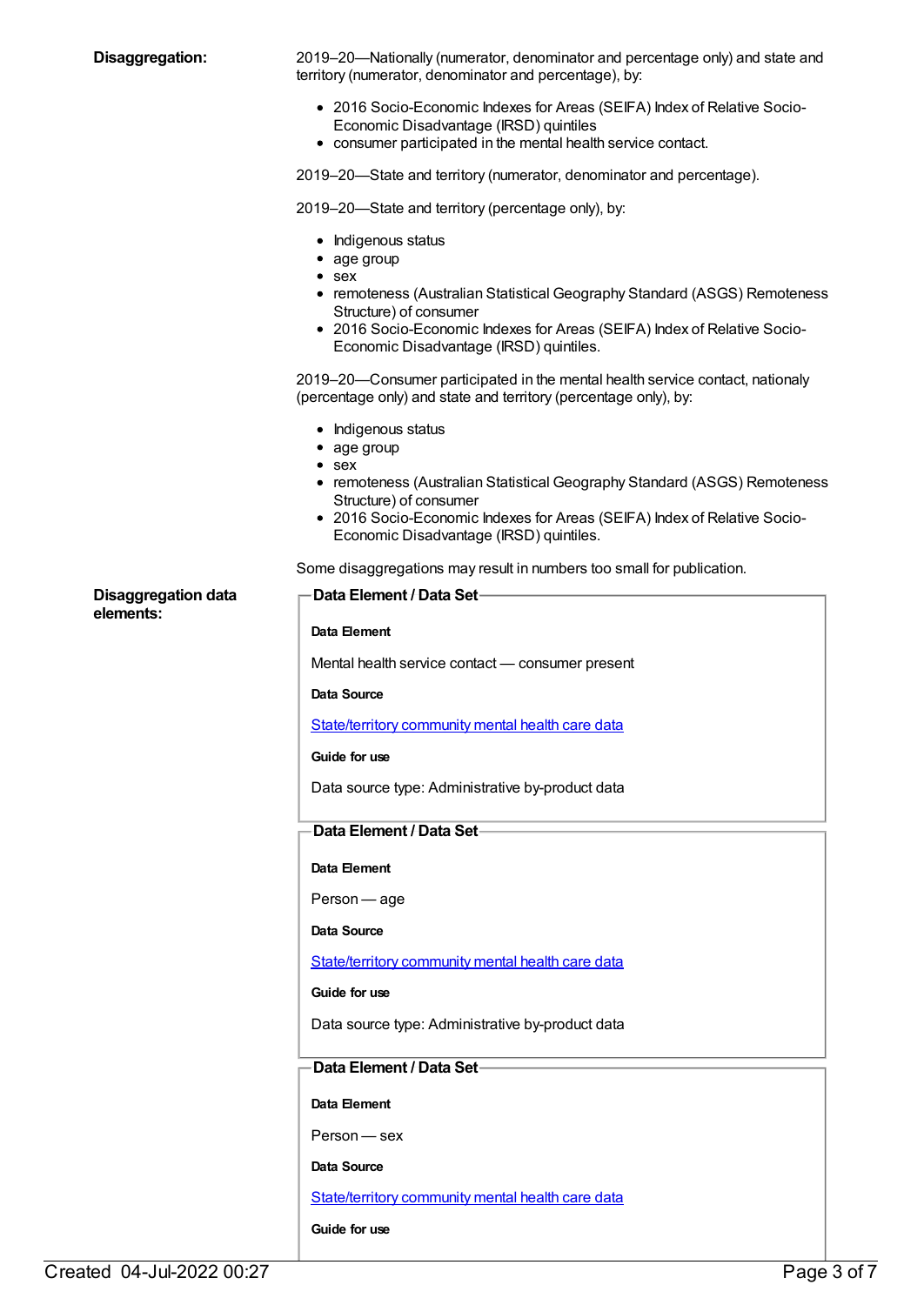Data source type: Administrative by-product data

#### **Data Element / Data Set**

**Data Element**

Person—area of usual residence

**Data Source**

[State/territory](https://meteor.aihw.gov.au/content/426458) admitted patient data

**Guide for use**

Data source type: Administrative by-product data

Used for disaggregation by state/territory, remoteness and SEIFA

#### **Data Element / Data Set**

**Data Element**

Person—Indigenous status

**Data Source**

[State/territory](https://meteor.aihw.gov.au/content/426458) admitted patient data

**Guide for use**

Data source type: Administrative by-product data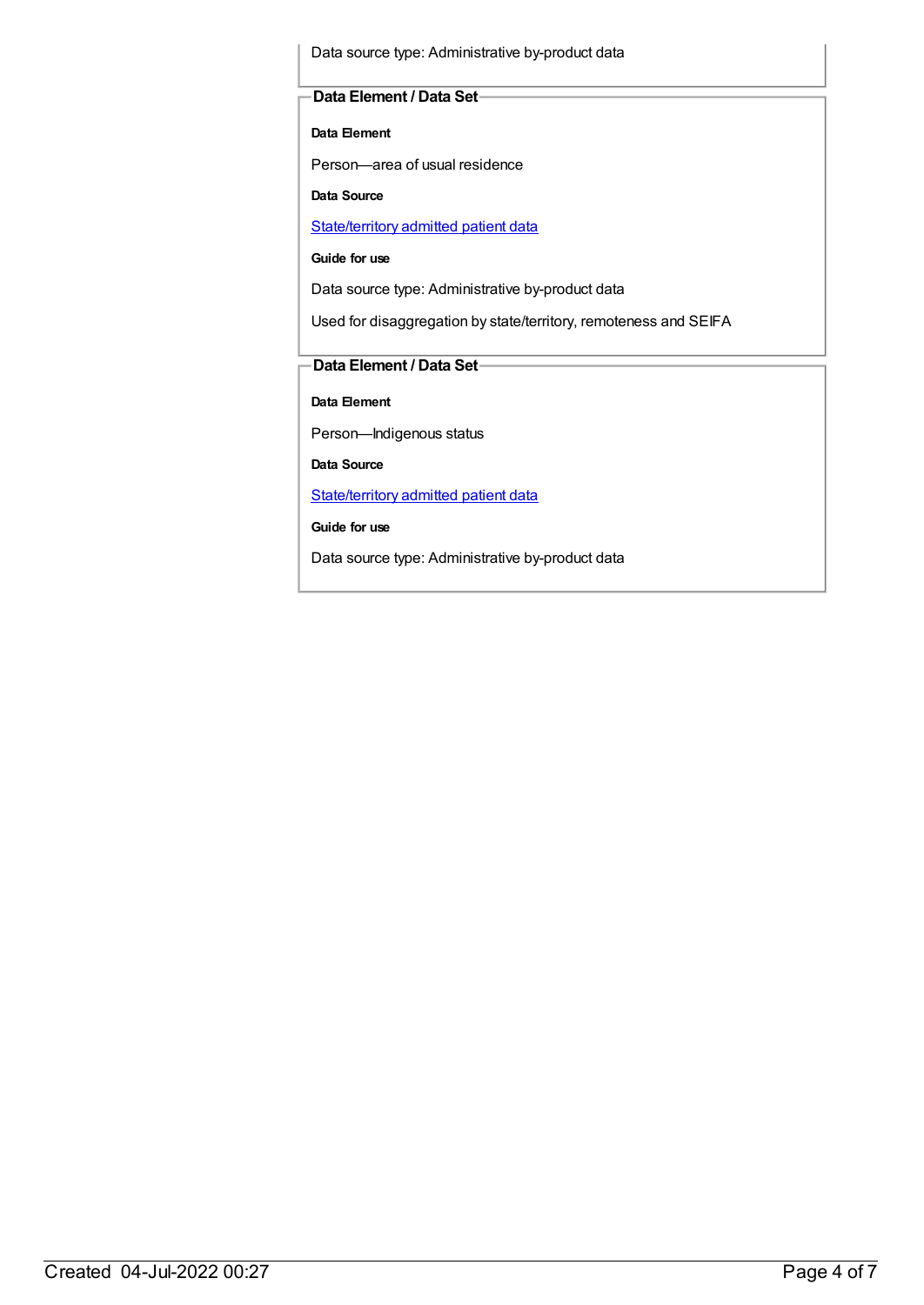**Comments:** Most recent data available for 2022 National Healthcare Agreement performance reporting: 2019–20.

> The scope includes all public mental health service organisations' acute psychiatric inpatient units.

The following separations are excluded:

- Same-day separations
- $\bullet$  Statistical and change of care type separations (e.g. in-hospital transfer to another unit)
- Separations that end by transfer to another acute or psychiatric inpatient hospital
- Separations that end by death
- Separations where length of stay is one night only and procedure code for electroconvulsive therapy (ECT) or Transcrancial magnetic stimulation (TMS) is recorded
- Separations that end by transfer to community residential mental health services.

The following community mental health service contacts are excluded from the calculation:

- Service contacts occurring on day of separation
- Contacts where neither a consumer nor their carer/support person participated.

Same-day separations are defined as inpatient episodes where the admission and separation dates are the same.

Implementation of this indicator requires the capacity to track service use across inpatient and community boundaries and is dependent on the capacity to link patient identifiers.

Where a mental health service organisation has more than 1 unit of a particular service type for the purpose of this indicator those units should be combined.

All acute admitted mental health service units are in scope for this indicator, including short-stay units and emergency acute mental health admitted units.

The reliability of cross-jurisdictional comparisons on this indicator is dependent on the implementation of statewide unique patient identifiers as the community services may not necessarily be delivered by the same mental health service organisation that admits the patient.

This measure does not consider variations in intensity or frequency of service contacts following separation from hospital.

This measure does not distinguish qualitative differences between phone and faceto-face community contacts.

For 2019–20 data, the 2016 SEIFA IRSD quintile and decile data will be produced using the ASGS geographical unit of Statistical Area Level 2.

Australian Classification of Health Interventions (ACHI) ECT procedure codes are:

- ACHI 5th edition use procedure codes 93340-02 and 93340-43
- ACHI 6th to 9th editions use procedure codes 93341-00 to 93341-99
- ACHI 10th edition use procedure codes 14224-00 to 14224-06
- ACHI 5th to 11th editions Electroconvulsive therapy Block [1907] may be selected to capture all data regardless of code changes over time.

ACHI TMS procedure codes are:

- ACHI 11th edition use procedure codes 96252-00, 96253-00, and 96254-00.
- Procedure codes for TMS are from ACHI 11th edition onwards only.

#### **Representational attributes**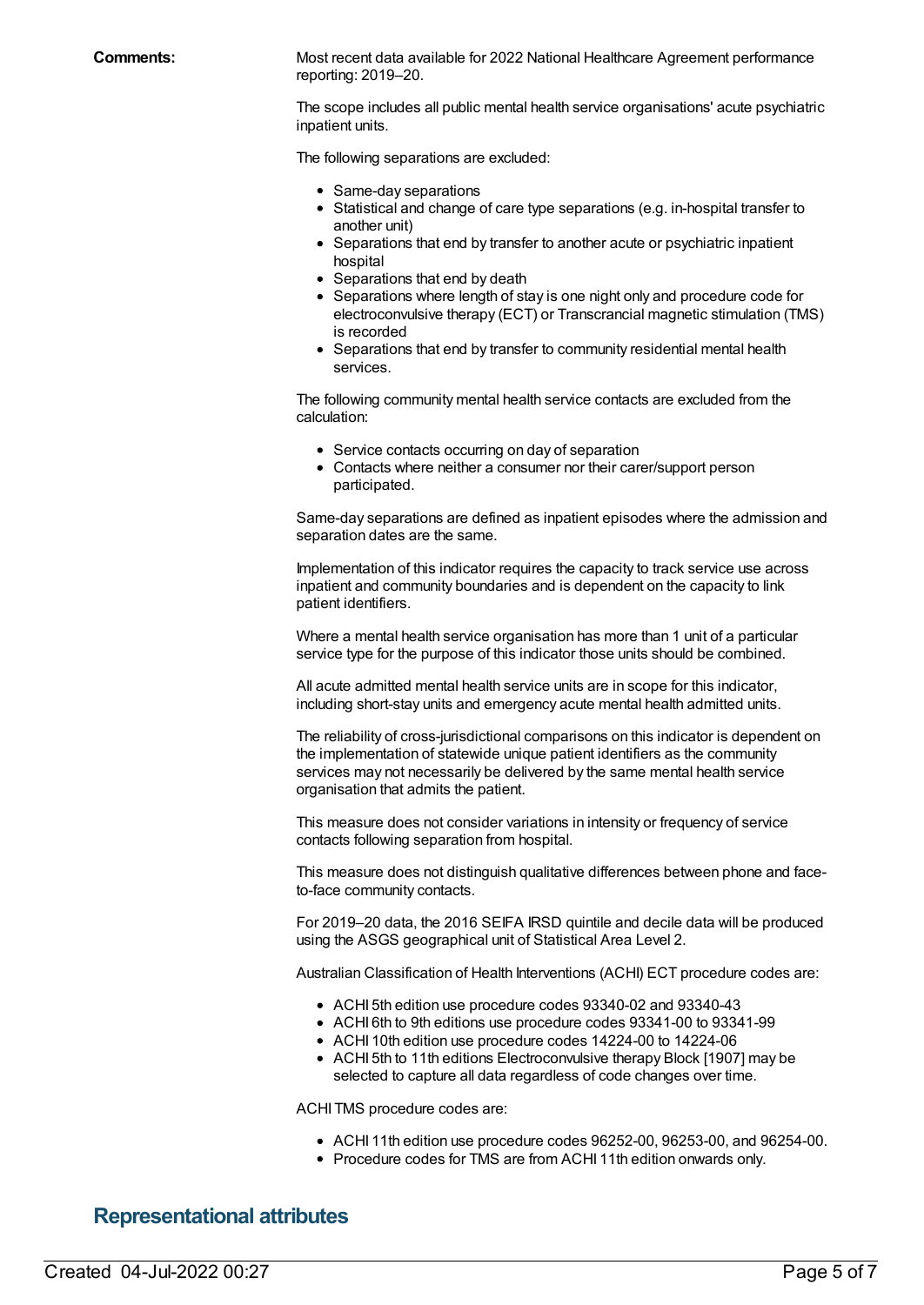| <b>Representation class:</b> | Rate    |
|------------------------------|---------|
| Data type:                   | Real    |
| Unit of measure:             | Person  |
| Format:                      | N[NN].N |

## **Data source attributes**

| Data sources:                             | Data Source                                       |
|-------------------------------------------|---------------------------------------------------|
|                                           | State/territory admitted patient data             |
|                                           | Frequency                                         |
|                                           | Annual                                            |
|                                           | Data custodian                                    |
|                                           | State/territory health authorities                |
|                                           | Data Source                                       |
|                                           | State/territory community mental health care data |
|                                           | Frequency                                         |
|                                           | Annual                                            |
|                                           | Data custodian                                    |
|                                           | State/territory health authorities                |
| A a a an matala 1114, na fitaille i sta a |                                                   |

### **Accountability attributes**

| <b>Reporting requirements:</b>                         | National Healthcare Agreement                                                                                                                                                                                                                                                                                                                                                                                                                                                                                                                                                                                                                     |
|--------------------------------------------------------|---------------------------------------------------------------------------------------------------------------------------------------------------------------------------------------------------------------------------------------------------------------------------------------------------------------------------------------------------------------------------------------------------------------------------------------------------------------------------------------------------------------------------------------------------------------------------------------------------------------------------------------------------|
| <b>Organisation responsible</b><br>for providing data: | Australian Institute of Health and Welfare                                                                                                                                                                                                                                                                                                                                                                                                                                                                                                                                                                                                        |
| Further data development /<br>collection required:     | Specification: Substantial work required, the measure requires significant work to<br>be undertaken.                                                                                                                                                                                                                                                                                                                                                                                                                                                                                                                                              |
|                                                        | Full implementation of this measure requires unique statewide patient identifiers –<br>currently available in six of the eight states and territories and under development in<br>the remaining two.                                                                                                                                                                                                                                                                                                                                                                                                                                              |
|                                                        | Collection of carer/support person contacts has been added in the 2021 indicator<br>specifications onwards. However, not all jurisdictions will be able to supply this<br>data. Data development work to consistently capture information about carers in<br>state/territory data systems is necessary to allow further development of this<br>indicator. As a result, national totals and disaggregations involving carer contacts<br>are currently unavailable for this indicator. Time series data is also unavailable for<br>contacts involving carer participation, and is only available for contacts where a<br>consumer has participated. |

## **Source and reference attributes**

| Reference documents: | Australian Institute of Health and Welfare (AIHW) 2021. Mental health services in |
|----------------------|-----------------------------------------------------------------------------------|
|                      | Australia. Canberra: AIHW. Viewed 22 February                                     |
|                      | 2021, https://www.aihw.gov.au/reports/mental-health-services/mental-health-       |
|                      | services-in-australia                                                             |

## **Relational attributes**